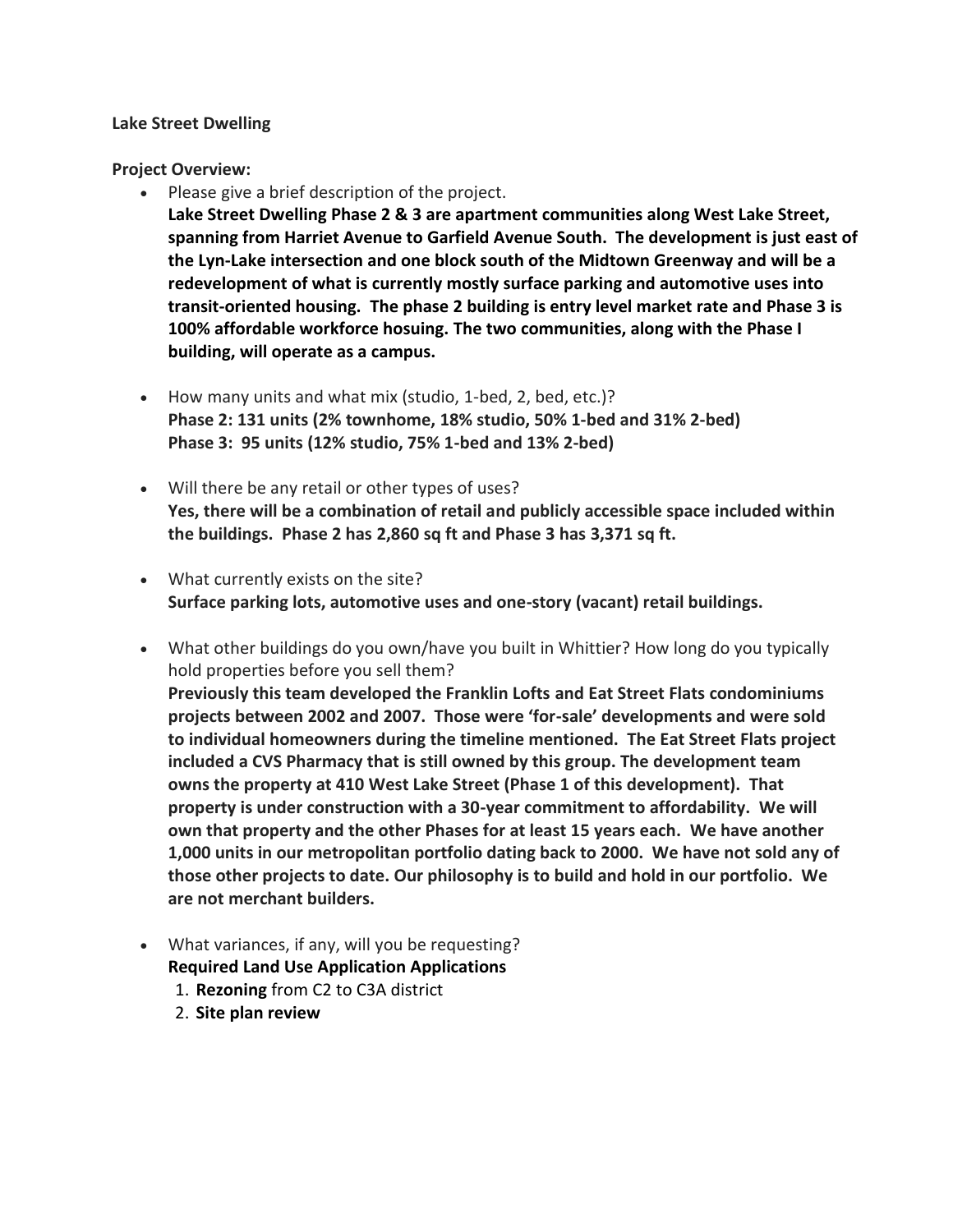• What is your anticipated construction timeline?

**Phase 1 is approved and under construction. Construction of Phase 2 is planned to commence in May 2020. Phase 3 would commence May 2021** 

• Please attach any renderings or plans developed so far. **Phase 2 and Phase 3 plans are attached.**

## **Housing:**

- How much do you anticipate charging, on average, for each unit type? **Phase 2:**
	- o **Studios: \$1,325**
	- o **1-bedroom: \$1,425 – 1\$,700**
	- o **2-bedroom: \$2,550**

## **Phase 3:**

- o **Studios (30%, 50%, 80% AMI): \$525/\$625/\$875**
- o **1-bedroom (30%, 50% 80% AMI): \$562/\$937/\$1,499**
- o **2-bedroom (50%, 80% AMI): \$1,125/\$1,800**

What steps have you taken to ensure greater affordability in your property? Would you consider emerging strategies, such as utilizing the 4d tax credit, to bring down rents on select units?

**Phase 2 will be entry "middle market rate" and will cater to those looking to rent in the 'missing middle' between affordable and luxury. As tenants living in affordable apartments advance their career and increase their income, they eventually become over-qualified to live in an income limited building. Phase 3 will be a natural transition for those that would like to stay in the neighborhood. Phase 3 will not compete with the high-end apartments closer to Hennepin and Bde Maka Ska. The rental price point will be significantly less.** 

**Phase 3 will be 100% affordable utilizing IRS Section 42 low-income housing tax credits. There will be a restrictive covenant on the property to ensure that it remains affordable for a minimum of 30 years. Phase 2 will utilize the 4d tax credit.** 

**Operating all three buildings as a campus creates efficiencies that allow rents to stay lower.**

• Who will your management company be?

**Pinnacle Management Company. We have a nearly 20-year history with this national affordable housing management company. This company manages all of our apartment portfolio in Minneapolis and St. Paul.**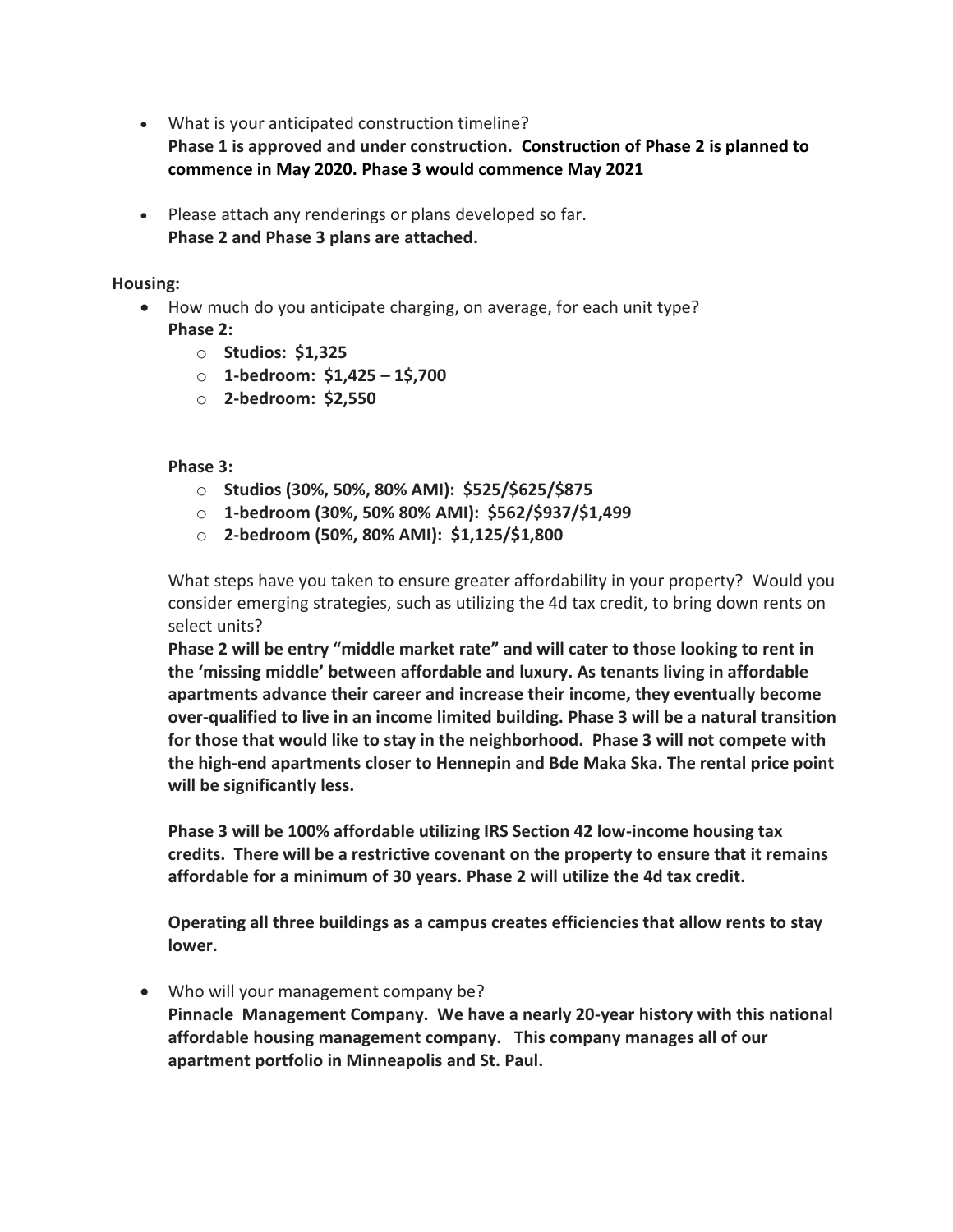• What screening criteria will you use for residents?

**All prospective tenants are screened equally. All will have criminal background checks, credit checks and rental history review. Furthermore, tenants will need to provide proof of income & assets every year as part of income verification.**  If the building will replace any current housing units, how have you engaged with those residents? What plans have been made to enable them to stay in the new building or relocate? **There will be no relocation or removal of any existing housing units.**

# **Transportation:**

- How transit-connected is the site, and have you considered support for alternative methods of transportation (bike parking for residents and guests, ride share, etc.)? **The site is well-situated for utilization of alternative modes of transit. Multiple bus routes exist along Lake Street and Lyndale Avenues. The high frequency of bus service and projected arterial connection to a new BRT station .5 miles to the east provides superior public transit connections. Semaphores at Lyndale and Grand provide better than average traffic operations. The project is located one block from the Midtown Greenway – a major bike commuting corridor. Bike parking will be provided at a ratio of more than one rack per unit.**
- How many parking spots (total and per unit)? **Phase 2: 56 stalls (.42 stalls per unit) Phase 3: 58 stalls (.46 stalls per unit)**
- What have you done to ensure a high-quality pedestrian experience? **The Pedestrian Overlay district puts an emphasis on eliminating existing automotive and surface parking uses. This development replaces surface parking and autooriented retail uses with high-quality housing and retail uses. Retail uses will front Lake Street and walk-up units will front each side of Harriet Avenue, creating a pedestrian-friendly environment throughout these blocks that does not exist today. Located in an area considered a "biker's paradise", according to walkscore.com, Lake Street Apartments – Phase 1 has a walk score of 89, and will emphasize the pedestrian scale with appropriate lighting, urban landscaping, storefront amenities and street edge architecture.**
- Have you done any studies on the impact of the additional traffic/parking? **No. A traffic demand study was not required due to the size and location of the projects**
- How will you deal with traffic diversions during construction? **The general contractor and their subs will be encouraged to develop a ride-share program to promote carpooling to the jobsite. Once the buildings are enclosed, the workers will be able to park inside the structure, which should lessen the burden on the neighboring area.**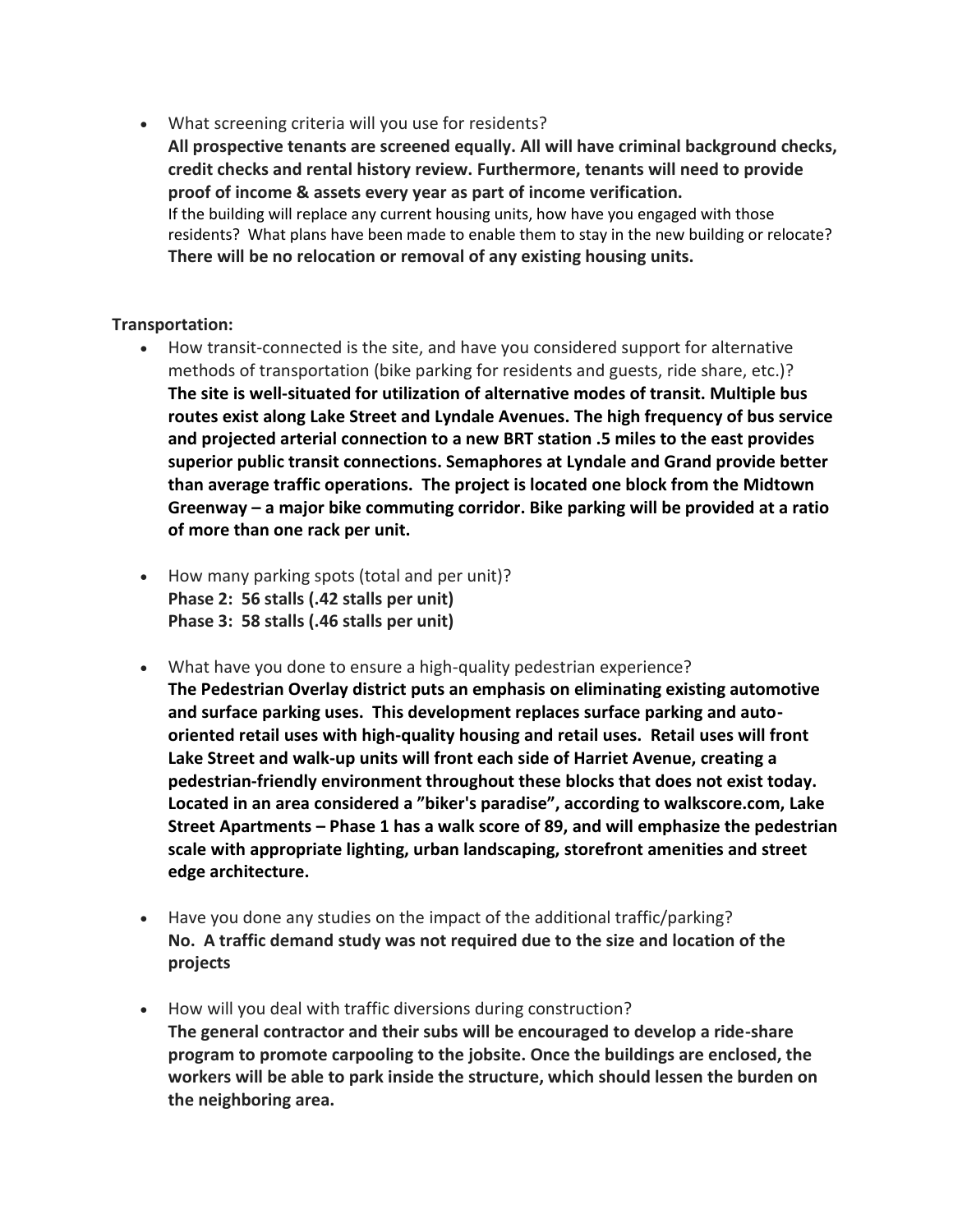**Design:**

- From a design perspective, how does this project mesh with the surrounding neighborhood? (e.g., scale, style, color, materials)
- **The building scale is compatible with the other mid-rise residential apartments dispersed along Lake Street and adjacent to the Lyn-Lake Activity Center. The proposed buildings are similar in scale to projects like Blue, Lime Apartments, Uptown Apartments and the recently approved CPM project across Lake Street. Similar to those developments, the proposed project will have active uses and "eyes-on-street" at pedestrian level.**
- How have the Whittier Design Guidelines influenced the project?

**The project incorporates numerous principles from the Design Guidelines, as outlined below:**

- **Entries will be welcoming and incorporate recesses, canopies, lighting and transparency.**
- **Building signage will be unique, artistic and memorable.**
- **The exterior design incorporates details like ground level canopies, recessed and projected balconies and a cornice projection that will be attractive and provide visual interest.**
- **The buildings will incorporate materials such as brick, glass, metal panel that are very long-lasting. Sustainably-produced materials like cementitious fiber board will also be used.**
- **Building lighting will be artfully and tastefully integrated.**
- **The streetscape furniture will follow the Lake Street guidelines and transit stop improvements are proposed.**
- **Landscaping will define residential entries and provide visual interest in the adjacent boulevards. Native plantings are proposed, providing habitat for pollinators and ensuring that limited irrigation is needed.**
- **The building walls define the sidewalk edge and reinforce the urban conditions at this location. Ground floor spaces will be activated and transparent, providing interest to pedestrians.**
- **Public art is proposed for all phases, and local artists will be engaged in the process of designing and installing it.**
- **Adding housing and retail at this location will dramatically improve the safety and security of the area. The site will be clean and well-maintained and will encourage positive activity throughout the day and night.**
- **The project supports multiple modes of transit. Walking and biking are encouraged while a shared car program will discourage residents from bringing their own car to the site.**
- **As noted below, the project incorporates a number of strategies to increase energy efficiency and protect water resources.**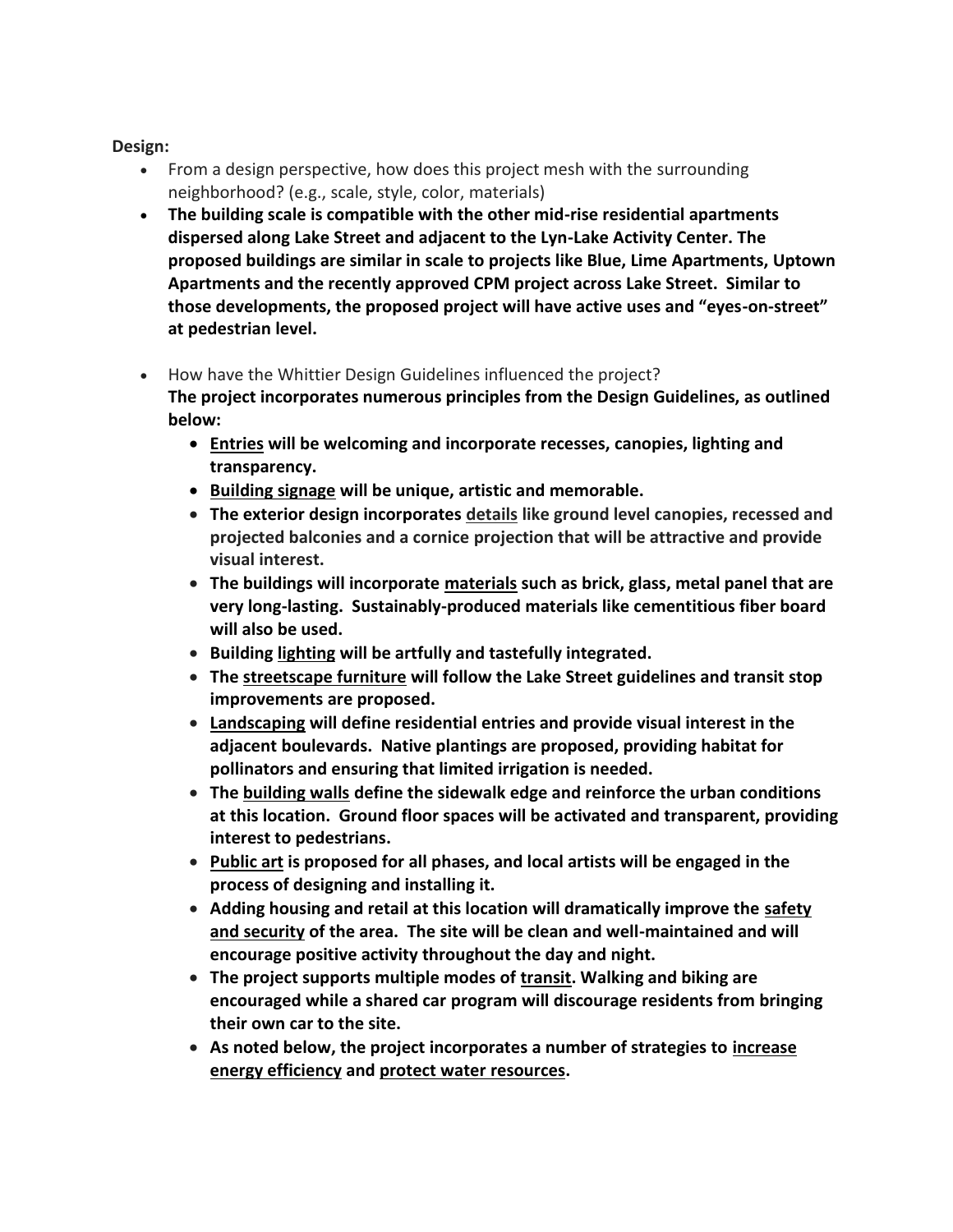• What materials are you using in the building? (Please include estimated façade percentages.)

**The primary exterior materials are brick, metal panel, glass and cementitious fiber board. See enclosed elevations for percentages per elevation.** 

- Will public art be featured on the site? **Yes. Phase 1 & Phase 2 will incorporate wall murals. Phase 3 wil have kinetic art. The developer will work with community members and local artists on the design and install of the murals.**
- How will you accommodate ADA accessibility? **All buildings include elevators and accessible entrances to accommodate persons with disabilities. Each building includes ADA adaptable dwelling units as well as fullyaccessible dwelling units.**

## **Environment:**

• What are the environmental features of your project (e.g., porous surfaces, green roofs, resident compost access, solar energy)?

## **Sustainable design features include the following:**

- Erosion control measures with resource recovery during construction
- Green roof elements with rainwater retention/irrigation system
- Sustainable & recycled construction materials
- Low site waste due to panelized construction
- Low VOC adhesion materials and paints
- Low-E Insulated Glass
- Efficient HVAC system(s)
- LED fixtures with occupancy & daylighting control lighting
- Efficient, high R-value building envelope (roof & walls)
- Energy Star Rated Appliances
- WaterSense plumbing fixtures
- Apply for a 40 kW PV Solar rooftop system subject to state tax credits
- On-site parking for HourCar

**The construction program for each phase will incorporate the most aggressive panelizing and pre-fabrication methods available to permit faster framing and exterior erection as well as assembly of specialized divisional work such as precast concrete, plumbing, heating and electrical. The pre-fabrication methods we deploy will significantly reduce scrap waste and reduce costs for disposal, landfill and site clean-up. The development team will select a disposal contractor that source separates and recycles construction tonnage rather than landfill discarding, and report tonnage diverted for reycling during construction progress.**

• What green space (total and public access) does your project have?